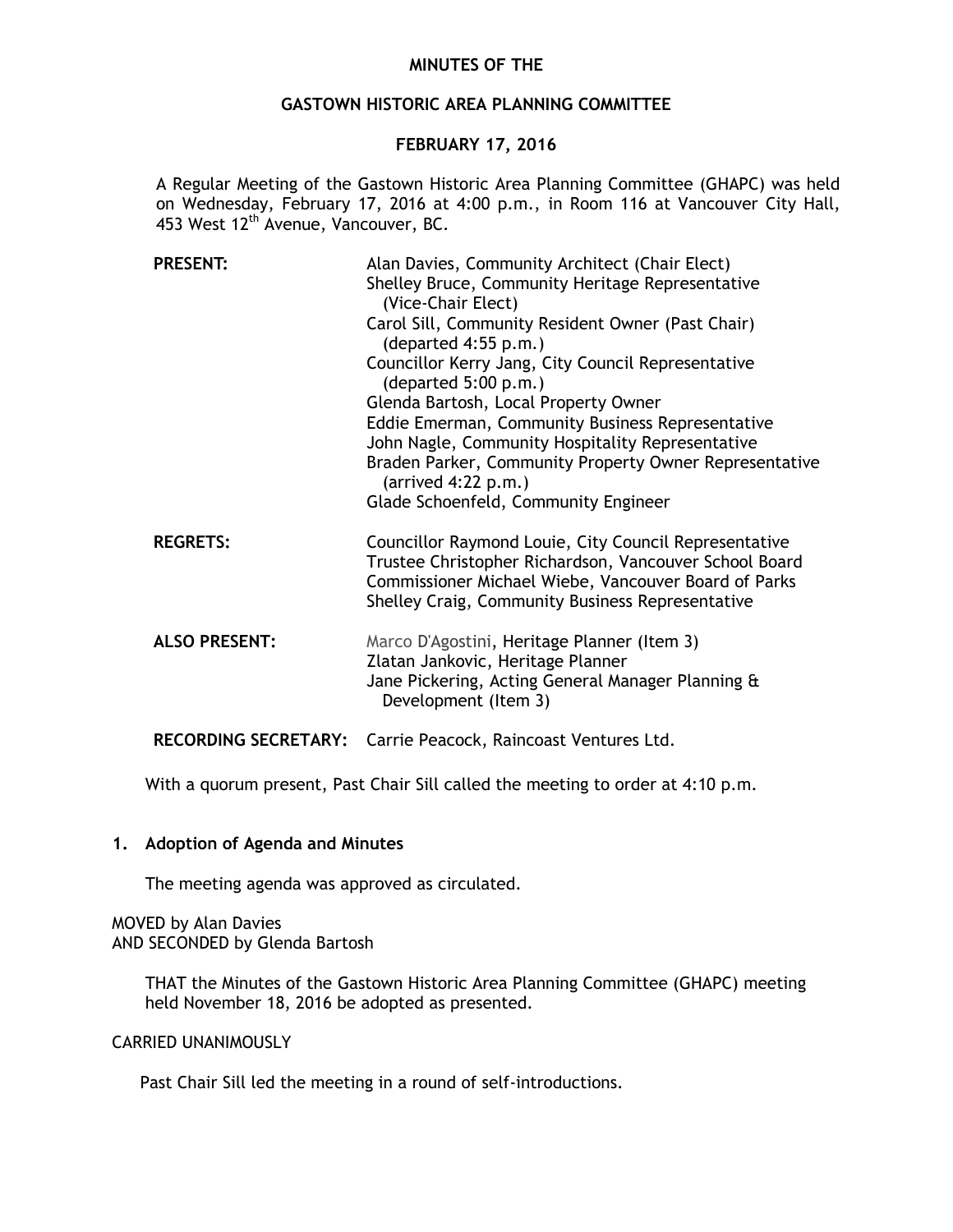## **2. GHAPC Appointments and Chair Election**

Zlatan Jankovic, Heritage Planner, reviewed a number of issues and projects GHAPC considered during the 2015 term. He clarified members' appointment terms based on the Council resolution of December 15, 2015 as noted on the Agenda for the February 17, 2016 meeting.

Past Chair Sill turned over the Chair to the Recording Secretary to conduct elections.

## For the position of Chair:

The Recording Secretary called for nominations for the position of Chair of the GHAPC, to serve for a one-year term expiring on December 3, 2016.

#### **4:22 p.m.**

Braden Parker joined the meeting.

Alan Davies nominated Shelley Bruce, who respectfully declined the nomination. Carol Sill nominated Alan Davies, who agreed to stand for election. Glenda Bartosh seconded the nomination for Alan Davies.

The Recording Secretary called a second and third time for nominations, and there being none, declared Alan Davies elected by acclamation as Chair.

#### For the position of Vice-Chair:

The Recording Secretary called for nominations for the position of Vice-Chair of the GHAPC, to serve for a one-year term expiring on December 3, 2016.

Glenda Bartosh nominated Shelley Bruce, who agreed to stand for election. John Nagle seconded the nomination for Shelley Bruce.

The Recording Secretary called a second and third time for nominations, and there being none, declared Shelley Bruce elected by acclamation as Vice-Chair.

Ms. Bruce agreed to continue to represent GHAPC on work related to the Heritage Action Plan.

Mr. Jankovic confirmed the Vancouver School Board's appointment of Trustee Christopher Richardson to GHAPC for the 2016 term.

Chair Elect Davies assumed the Chair.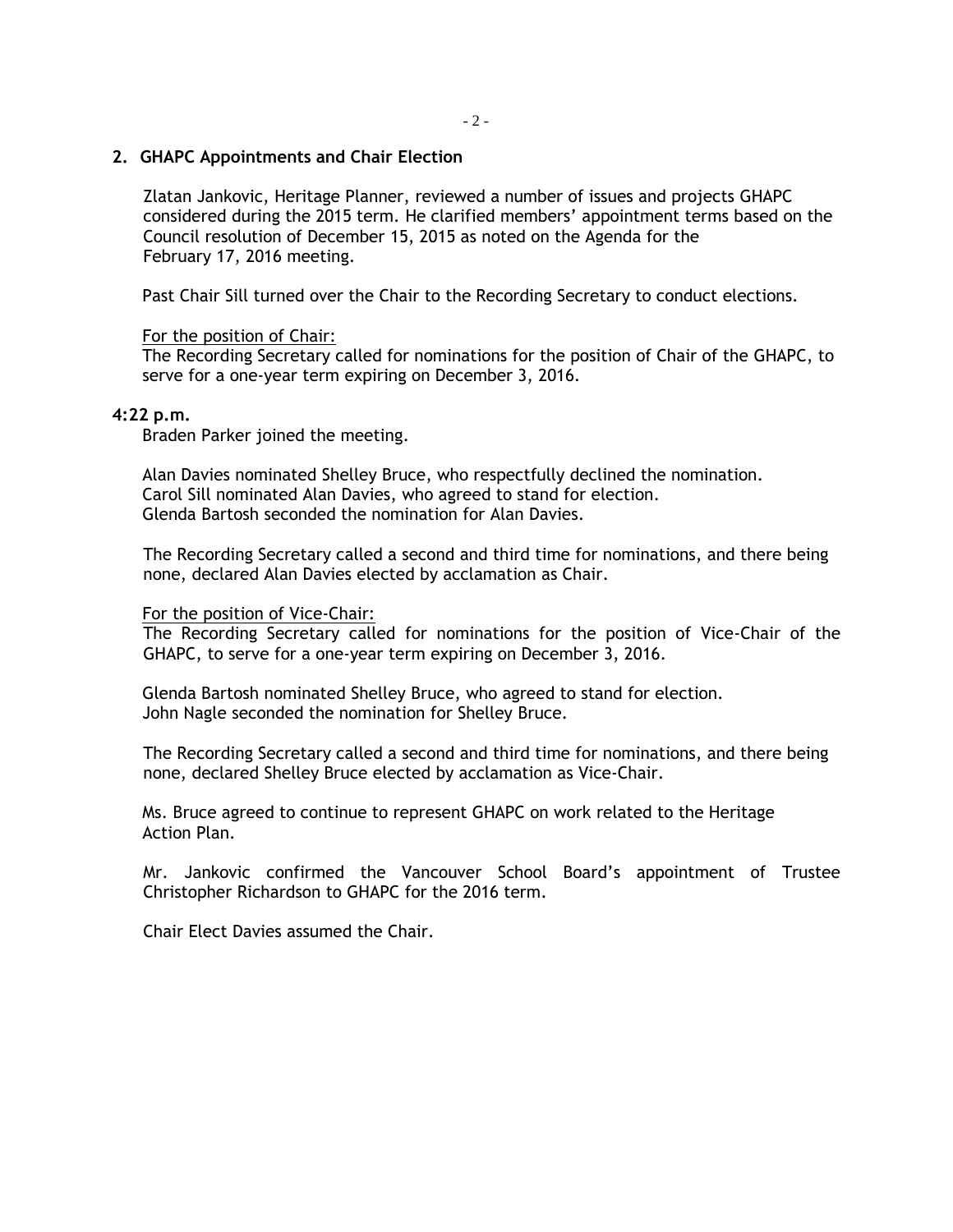## **3. Meeting with the Director of Planning**

Chair Davies acknowledged discussions held during the November 18, 2015 GHAPC meeting on the heritage planning policy for Gastown.

# **4:55 p.m.**

Carol Sill departed the meeting.

Members referred to notes compiled after the November 18, 2016 GHAPC meeting, which suggested some issues and concerns for discussion with the Director of Planning. During a review of the notes, members identified some key issues and concerns.

#### **5:00 p.m.**

Councillor Kerry Jang departed the meeting.

#### **5:05 p.m.**

Marco D'Agostini joined the meeting.

# **5:10 p.m.**

Jane Pickering joined the meeting.

Chair Davies welcomed Ms. Pickering and led the meeting in a round of self-introductions. He referenced some large-scale developments that had come forward to GHAPC in the past few years, and explained that GHAPC was challenged to assess non-conforming projects, using the tools available.

Members reviewed with Ms. Pickering, key issues and concerns identified earlier in the meeting, prior to her arrival.

Chair Davies extended thanks to Ms. Pickering for attending the meeting, noting that the committee looked forward to future discussions with her. Mr. Jankovic confirmed that a copy of the minutes of the meeting would be forwarded to Ms. Pickering for information.

#### **6:00 p.m.**

Jane Pickering departed the meeting.

# MOVED by Eddie Emerman

AND SECONDED by Glenda Bartosh

THAT the Gastown Historic Area Planning Committee (GHAPC), after identifying the following issues related to the Gastown Heritage Conservation Policy, requests that the Director of Planning further review and address them accordingly:

- 1) Effective heritage incentives need to be reinstated for Gastown.
- 2) The use of discretion by the Director of Planning and/or the Development Permit Board needs to be reassessed, to consider limiting it or eliminating it to ensure there is a respectful balance among various interests and that the heritage character of HA-2 is maintained.